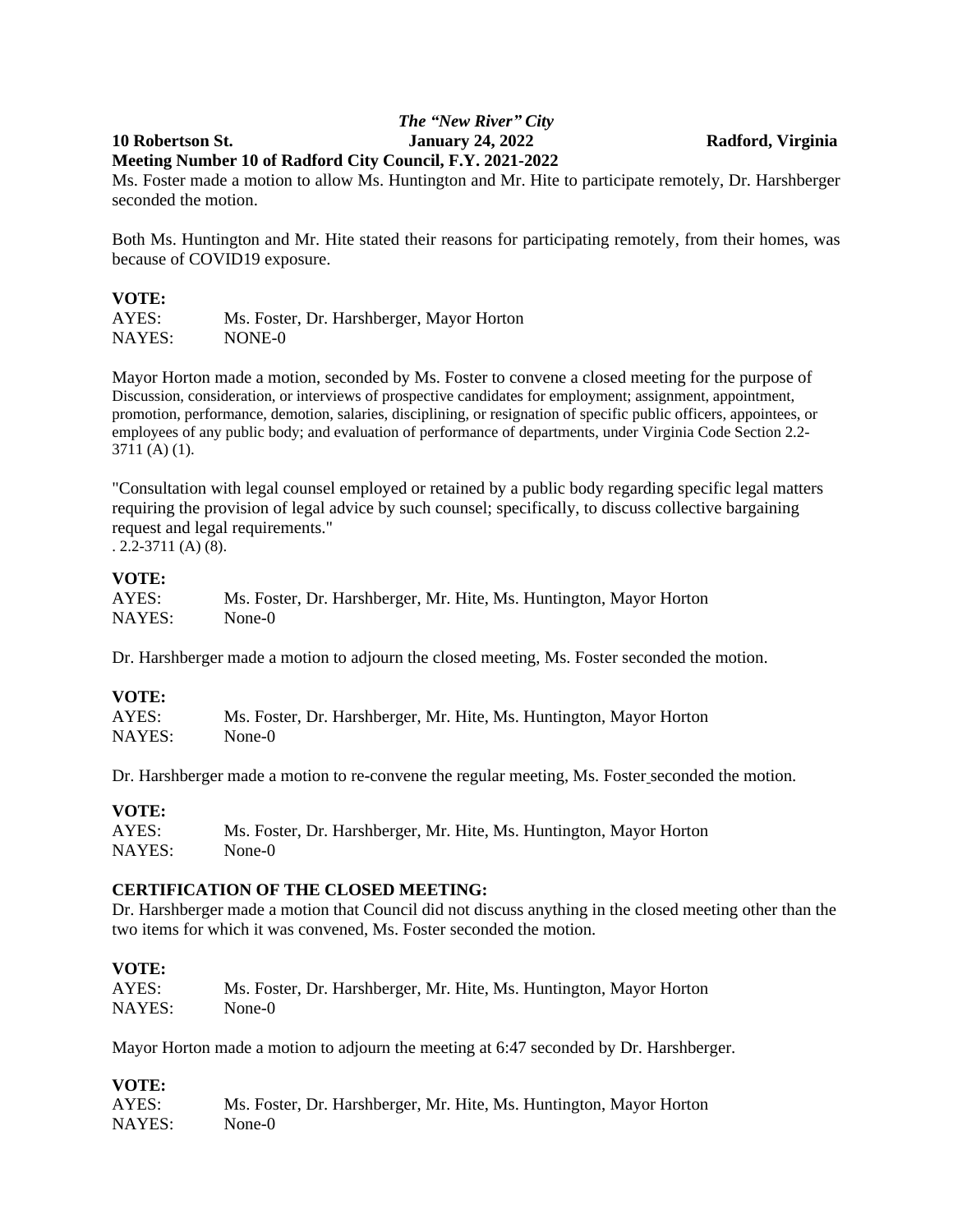The regular meeting of the Radford City Council was convened at 7:00 p.m. on January 24, 2022 in the Radford City Council Chambers, located at 10 Robertson Street Radford, VA. The Mayor of the City, Raymond David Horton, was present and presiding. Other members of City Council present were, Ms. Jessie Foster, and Dr. Richard Harshberger. Vice-Mayor Huntington and Mr. Forrest Hite participated remotely.

Others present were as follows:

Mr. David Ridpath, City Manager Ms. Jenni Wilder, City Clerk Ms. Melissa Skelton, Deputy Clerk

Dr. Harshberger made a motion to allow Ms. Huntington and Mr. Hite to participate remotely, Ms. Foster seconded the motion.

Both Ms. Huntington and Mr. Hite stated their reasons for participating remotely, from their homes, was because of COVID19 exposure.

### **VOTE:**

AYES: Ms. Foster, Dr. Harshberger, Mayor Horton NAYES: NONE-0

**CITIZEN COMMENTS:** NONE

**COUNCIL RESPONSE:** NONE

### **MINUTES APPROVAL:**

**ACTION:** Ms. Foster made a motion to approve minutes from November 22, as presented, Dr. Harshberger second the motion. Ms. Foster made a motion to approve the minutes from January 10 as amended and Dr. Harshberger seconded

### **VOTE:**

AYES: Ms. Foster, Dr. Harshberger, Mr. Hite, Ms. Huntington, Mayor Horton NAYES: NONE-0

## **PUBLIC HEARING: Radford Transit F.Y. 2022 Operating Budget**

**SUMMARY:** The City makes an annual application to the Federal Transit Administration for funding to support Radford Transit. The process requires that the public have an opportunity to provide comments on the application and proposed use of the \$2,500,000 planned for Operating funding, \$500,000 for Capital investment, as well as \$35,000 for equipment in the F.Y. 2023 Budget. A public hearing has been scheduled as required.

Mayor Horton opened the public hearing at 7:05 \*No comments\*

Mayor Horton closed the public hearing at 7:05 \*The public hearing was advertised as required.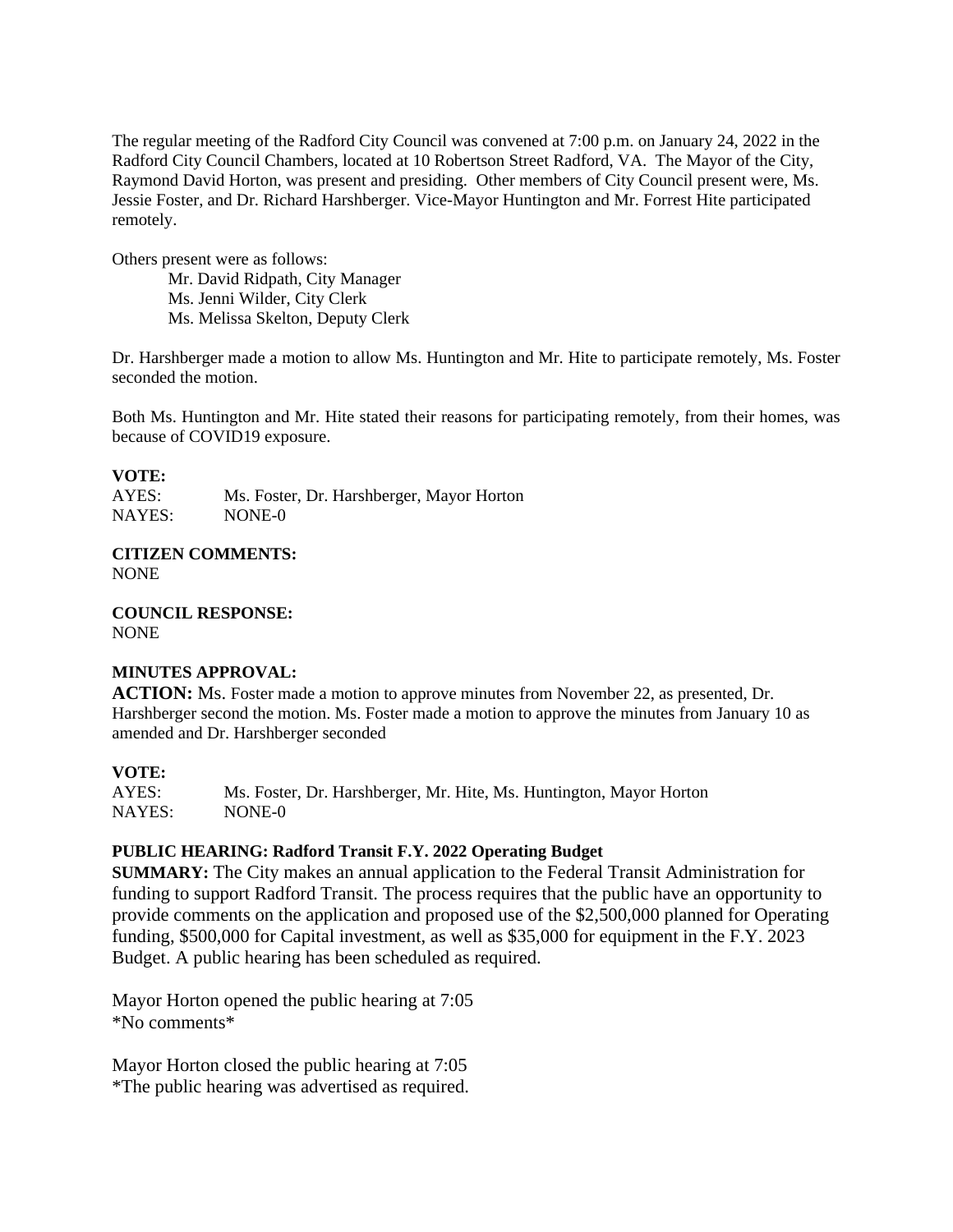**ACTION:** Dr. Harshberger made a motion to approve the budget as presented, Ms. Foster seconded the motion.

## **VOTE:**

AYES: Ms. Foster, Dr. Harshberger, Mr. Hite, Ms. Huntington, Mayor Horton NAYES: NONE-0

## **PRESENTATION: Radford Chamber of Commerce**

**SUMMARY:** The Radford Chamber of Commerce has provided a proposed contract for services to the City of Radford for F.Y. 2022. Generally, services include assistance in economic development, involvement in local government initiatives, fostering of communication, "Festival of Lights" support, promotion of Radford Tourism and business, and increased marketing. A report was provided at the meeting.

**ACTION:** Dr. Harshberger made a motion to approve the MOU as presented, Ms. Foster seconded the motion.

## **VOTE:**

AYES: Ms. Foster, Dr. Harshberger, Mr. Hite, Ms. Huntington, Mayor Horton NAYES: NONE-0

### **OLD BUSSINESS:**

### **SUBJECT: Collective Bargaining Resolution**

**SUMMARY:** Members of the Radford Fire and EMS Department have advanced membership consideration in the International Association of Fire Fighters. The Professional Association is a membership based Union with focus on benefits, training, mitigating employee rights and lobbying legislation impacting the occupation. Virginia legislation approval last year, allows for "collective bargaining" associations in local governments begin May 1, 2021 with local approval. Jessica Burton, the local 5330 President, presented an overview, the expectations from the City and its organizational plans at the May 10, 2021 meeting.

City Council approved an Ordinance on August 20, 2021 that established the provisions, guidelines and requirements for an employee group to be considered for recognition by the City. The Local IAFF submitted a request to be formerly recognized by the City in Collective Bargaining on October 6, 2021. The City has 120 days to act on the request per the state provisions. The guidelines of the Ordinance were fulfilled and now requires formal action associated with recognizing the local IAFF, for collective Bargaining recognition.

**ACTION:** Dr. Harshberger made a motion to approve the resolution as presented, Mr. Hite seconded the motion.

### **VOTE:**

| AYES:  | Ms. Foster, Dr. Harshberger, Mr. Hite, Mayor Horton |
|--------|-----------------------------------------------------|
| NAYES: | Ms. Huntington                                      |

**NOTE:** The resolution approved by City Council was against the forming of unions for public employees.

### **CITY MANAGER COMMENTS:**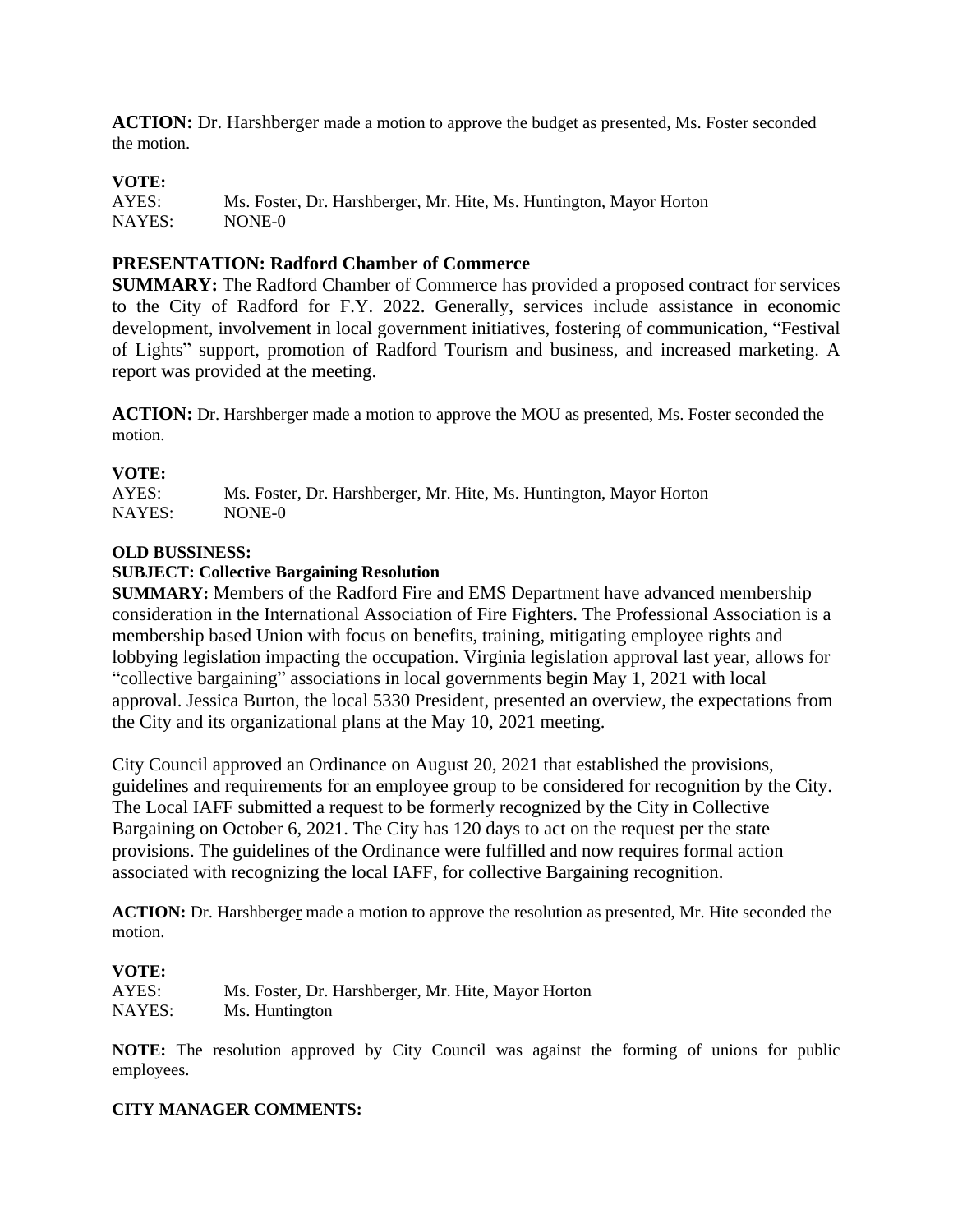Mr. Ridpath stated sidewalk cleanup is underway from the snowstorm. The economy is doing well and there are a couple patio home developments about to begin construction. Repair of Armentrout circle should begin in the coming week.

# **COUNCIL COMMENTS:**

Ms. Huntington reported that Kim Repass has a number of events planned for the next year; the Planning Commission will be doing an overall rewrite of the zoning ordinance. Lastly, Ms. Huntington stated that the nrvroadrowellness.com website has a wealth of information regarding COVID19, testing, etc. Ms. Huntington concluded by stating it is a pleasure to serve with her fellow council members, even though disagreements they still respect one another.

Mr. Hite stated that was well spoken by the Vice-Mayor.

Dr. Harshberger is working to make connections with all his new boards.

Ms. Foster's moment of silence was dedicated to Paul Cameron King. Ms. Foster updated the community on all that is going on at Glencoe including the gift shop and upcoming events that hope to bring the entire community together.

Mayor Horton stated the community is working hard building the plan for moving forward out fo the pandemic and this time stay safe, wear your mask, and get vaccinated. Mayor Horton stated there are many people in Radford that make this City run well and he is looking to do an unsung heroes spotlight.

Mayor Horton made a motion, seconded by Ms. Foster to convene a closed meeting for the purpose of Discussion, consideration, or interviews of prospective candidates for employment; assignment, appointment, promotion, performance, demotion, salaries, disciplining, or resignation of specific public officers, appointees, or employees of any public body; and evaluation of performance of departments, under Virginia Code Section 2.2- 3711 (A) (1).

### **VOTE:**

| AYES:  | Ms. Foster, Dr. Harshberger, Mr. Hite, Ms. Huntington, Mayor Horton |
|--------|---------------------------------------------------------------------|
| NAYES: | None-0                                                              |

Dr. Harshberger made a motion to adjourn the closed meeting, Ms. Foster seconded the motion.

| <b>VOTE:</b> |                                                                     |
|--------------|---------------------------------------------------------------------|
| AYES:        | Ms. Foster, Dr. Harshberger, Mr. Hite, Ms. Huntington, Mayor Horton |
| NAYES:       | None-0                                                              |

Ms. Foster made a motion to re-convene the regular meeting, Dr. Harshberger seconded the motion.

# **VOTE:**

AYES: Ms. Foster, Dr. Harshberger, Mr. Hite, Ms. Huntington, Mayor Horton NAYES: None-0

# **CERTIFICATION OF THE CLOSED MEETING:**

Mayor Horton made a motion that Council did not discuss anything in the closed meeting other than the two items for which it was convened, Dr. Harshberger seconded the motion.

# **VOTE:**

| AYES:  | Ms. Foster, Dr. Harshberger, Mr. Hite, Ms. Huntington, Mayor Horton |
|--------|---------------------------------------------------------------------|
| NAYES: | None-0                                                              |